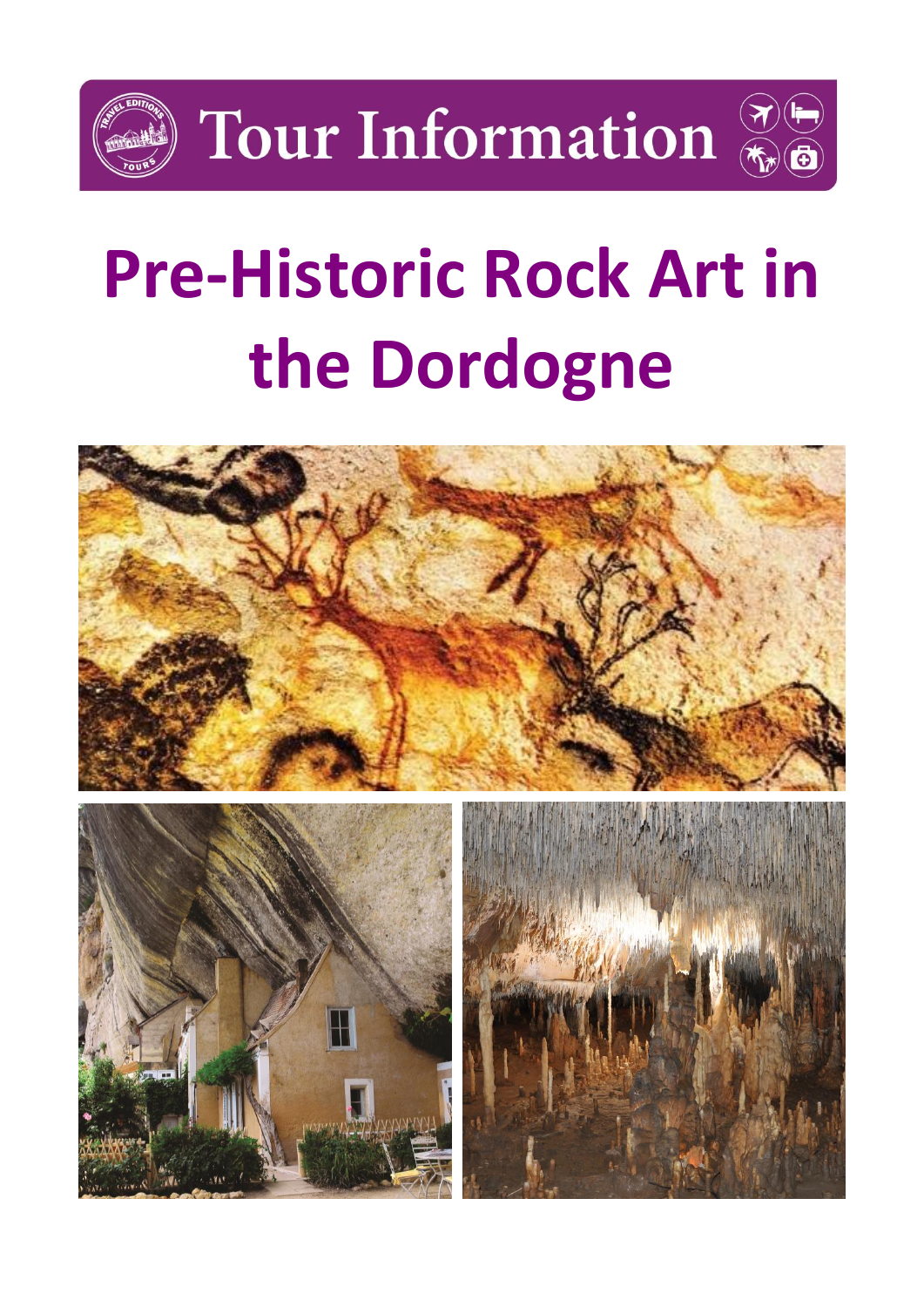

#### **Passports**

You may need to renew your British Passport if you are travelling to an EU country. Please ensure your passport is less than 10 years old (even if it has 6 months or more left on it) and has at least 6 months validity remaining from the date of travel. EU, Andorra, Liechtenstein, Monaco, San Marino or Switzerland valid national identification cards are also acceptable for travel.

For more information, please visit: passport [checker](https://www.gov.uk/visit-europe-1-january-2021?utm_medium=uktrav-partner&utm_source=social&utm_campaign=transition&utm_content=AITO)

#### **Visas**

If you're a tourist, you do not need a visa for short trips to most EU countries, Iceland, Liechtenstein, Norway and Switzerland. You'll be able to stay for up to 90 days in any 180-day period. For all other passport holders please check the visa requirements with the appropriate embassy.

For further information, please check here: travel [to the EU](https://www.gov.uk/visit-europe-1-january-2021?utm_medium=uktrav-partner&utm_source=social&utm_campaign=transition&utm_content=AITO)

Different rules apply to Bulgaria, Croatia, Cyprus and Romania. If you visit these countries, visits to other EU countries do not count towards the 90 day total.

French consulate: PO Box 57, 6A Cromwell Place, London SW7 2EW; Tel (020) 7838 2000/1. Information Service: Tel (0891) 887 733, Fax: (020) 7838 2046. Opening hours: 0900-1130 (and 1600- 1630 for visa collection only) Mon-Fri (except British and French national holidays).

## **Tickets**

You will be issued with a return train ticket. Please take care not to lose your tickets and please check that the details on your tickets are accurate. Your ticket is non-transferable and non-refundable. No refund can be given for non-used portions.

Standard Premier on Eurostar tickets is indicated by two asterisks in the class type section in the top right-hand corner. A light meal will be served to passengers travelling Standard Premier on Eurostar. Standard class Eurostar tickets do not include any food or drink on board, although there is a buffet car serving drinks and snacks.

TGV tickets do not include any food or drink on board, although a buffet car is available.

#### **Train Seats**

On all legs of the journey you have reserved seat and carriage numbers which are shown clearly on your ticket.



As with most trains, passengers are responsible for carrying baggage onto and off the train. Baggage can be stored on overhead shelves or at the entrance to the carriages. Trollies are available at St Pancras and Lille, but bags do need to be carried on to the platform. Porters are sometimes but not always available at St Pancras.

Travel Editions recommends a luggage delivery service called **thebaggageman**, where your suitcase can be picked up from your home before departure and delivered straight to your hotel; therefore removing the worry about carrying your cases onto and off the trains.

For further information: [http://www.thebaggageman.com](http://www.thebaggageman.com/)

#### **Labels**

Please use the luggage labels provided. It is useful to have your home address located inside your suitcase should the label go astray.

#### **Transfers**

On arrival, transfer by coach (approx. 1 and ½ hours) to Les Eyzies and Hotel des Roches.

#### **Special Requests**

If you haven't already, please notify Travel Editions of any special requests as soon as possible to allow sufficient time to make the necessary arrangements.

#### **Border Control**

You may have to show your return ticket and money.

At border control, you may need to:

- show a return or onward ticket.
- show you have enough money for your stay.
- use separate lanes from EU, EEA and Swiss citizens when queueing.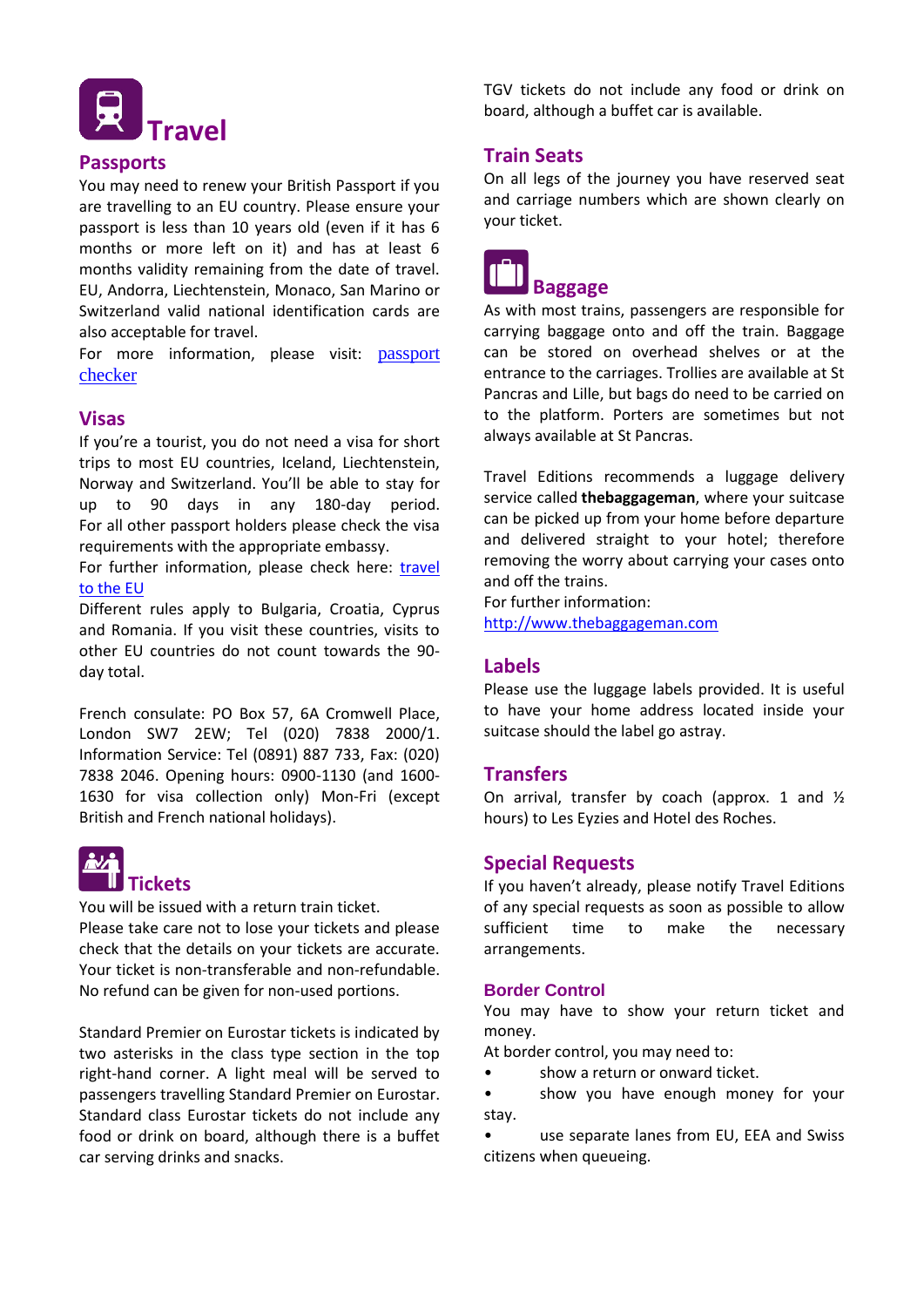## **Accommodation**

#### **Les Roches Hotel, Les Eyzies**

The 3-star Les Roches is a family-owned, friendly hotel located in the heart of the Perigord Noir in Les Eyzies, an ideal location to explore the Dordogne. There is a lovely garden, an outdoor pool and a bar. The comfortable bedrooms are equipped with private bath/shower, TV, telephone, safe, wi-fi and hairdryer. Unfortunately rooms at the Les Roches do not include coffee/tea making facilities, so we suggest you bring a travel kettle if required.

For more information visit their website <http://www.roches-les-eyzies.com/index1.php>



The Dordogne region is famous for its duck (or goose) dishes. Try *Magret de canard* (duck breast), *confit de canard* (duck legs cooked and preserved in the bird's fat and fried in the fat for a crisp coating), and the very popular *foie gras*. *Cassoulet* (bean stew with mutton, pork or sausages and preserved goose) often features on menus in the Périgord. The *Black truffles of Périgord* are another speciality well worth trying, as are the various cheeses, such as the goat cheese *Cabécou* of the Rocamaduor area.

Walnuts trees are as common in the Dordogne as *oliviers* in Provence and walnuts have played an important part in périgord culture since the Middle Ages. Try the delicious walnut oil, the traditional sweet of the region *gâteau aux noix* (walnut cake), or walnut chocolate.

Coffee is served after the meal and will be black, in small cups, unless a *café au lait* (or *crème*) is requested.

Almost all restaurants offer two types of meals: *a la carte* (extensive choice for each course, generally more expensive) and *le menu* (a set meal at a fixed price).

The bill (*l'addition*) will not be presented until it is asked for, even if clients sit and talk for half an hour after finishing their meal. Usually, a discretionary service charge is added to your bill in restaurants and bars, and no further tipping is required.

Generally speaking, mealtimes in France are strictly observed. Lunch is as a rule served from noon to 1330, dinner usually from 2000-2130, but the larger the city, the later the dining hour.



Wine is by far the most popular alcoholic beverage in France, and the choice will vary according to region. The *Bergerac* wine producing area is best known for its *Côtes de Bergerac AOC* (soft red wine), *Bergerac AOC* (young dry white wines, rosés, and reds) and the *Montravel* (perfumed dry white wines and red wines). For a sweet white wine, try the *Monbazillac*.

In elegant restaurants the wine list will be separate from the main menu, but in less opulent establishments will be printed on the back or along the side of the *carte.* The waiter will usually be glad to advise an appropriate choice. If in doubt, try the house wine; this will usually be less expensive and will always be the owner's pride.

#### **Meals included in the price of your holiday are:**

**Breakfast** – daily **Dinner –** at a local restaurant on nights 2, 3 and 5 (set menu).

#### **Taking food and drink into EU countries**

You are not able to take meat, milk or products containing them into EU countries.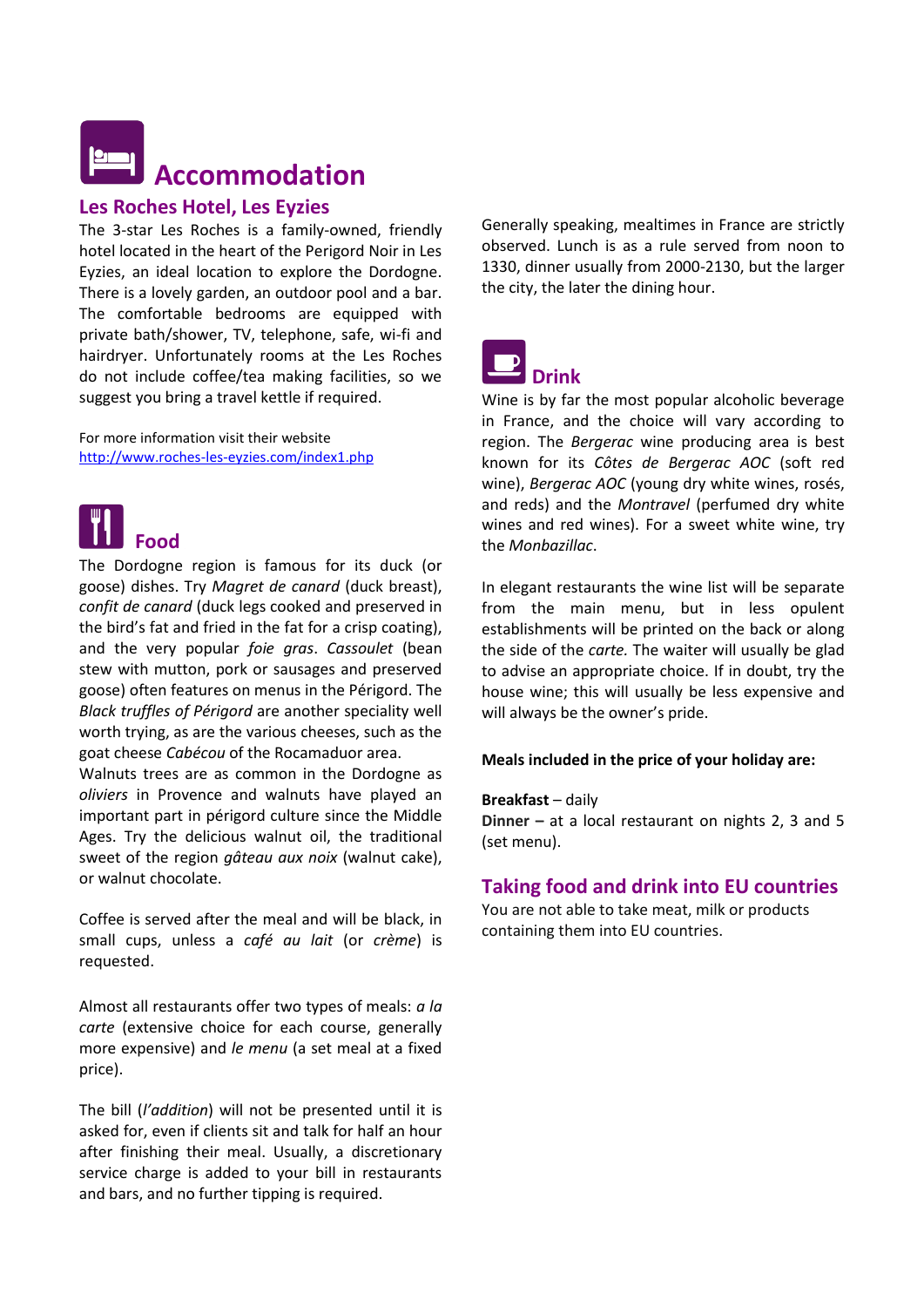

This tour marks a change in artistic and historic direction for our Art & History tours as we head back some 10-25,000 years to our ancient ancestors and the amazing rock art heritage in South West France. Rock art specialist David Saunders will highlight this fascinating and sometimes moving journey back in time, that shows how little the human race has changed in essence over millennia.

#### **Places of interest included in the tour:**

#### **Grottes de Cougnac**

There are two caves at Cougnac, one with spectacular stalactite and stalagmite formations, the other for its cave paintings. The decorated cave has some of the finest examples of cave paintings in France, and this was the first site at which radiocarbon dates were obtained for European Palaeolithic cave paintings. A sample was removed from a black dot made using charcoal and produced a date of 14,290 years ago. Samples taken from animal figures produced a range of dates between 23 and 25,000 years ago. Cougnac has a number of intriguing and enigmatic depictions, there are some fine examples of mammoth and ibex. Of particular interest are the large paintings of megaloceros – an extinct deer. A very rare image is the so-called the 'wounded man' motif: a human figure has a number of lines drawn leading out from the body. These have been traditionally interpreted as spears sticking into the body. There are only three known examples of this image in European cave art, and there are two in Cougnac. In a number of places the artists have made use of natural features on the rock face in their depictions.

For more information about the Grottes de Cougnac, please visit: <https://www.grottesdecougnac.com/>

#### **Pech Merle**

*La Grotte du Pech Merle* is one of the most striking cave art sites still open to the public – and some of its painted panels really are quite breathtaking. It is a large cave, with over two kilometres of underground tunnels and caverns; the geology of which is every bit as interesting as the prehistoric paintings. Since the discovery of this cave in 1922 archaeological research on the paintings here, including how they were painted, what Palaeolithic people used to make the pigments and how some of the more complex panels developed over time, have been at the forefront of research on and

debates about Palaeolithic cave art in western Europe. This is a decorated cave not to miss. Pech Merle was discovered by two young boys in 1922. They were encouraged to explore the caves in the area by the local priest. It was not until 1926, however, that the cave was opened to the public. The prehistoric paintings in this cave are spectacular. The most well-known panel depicts two black horses painted back to back, with a series of black dots that cover and surround the animals' bodies. The body of one of the horses is painted on the rock surface in such a way that the prehistoric artist used a natural feature on the rock face to suggest the horse's head.

For more information about Pech Merle, please visit: <http://www.pechmerle.com/>

#### **Grotte de Rouffignac**

Rouffignac is one of the largest caves in the area, certainly the largest open to the public. There are over 8 kilometres of underground caverns and tunnels. Visitors are taken to the prehistoric art on an electric train, a journey deep into the cave that lasts about an hour. Besides the prehistoric art, there are also remnants of ancient bear pits. People have known about this cave for a long time – as is clear from the age of the graffiti in the cave. Because the art is located so deep in the cave, it was not until 1956 that the prehistoric imagery was discovered. It is at this cave that prehistoric artists went the farthest underground to make their art. The most striking aspect of the art in this cave is the sheer number of mammoths. In Europe, there are about 350 caves with prehistoric art in them – about a third of all depictions of mammoths are in the cave of Rouffignac. Besides the magnificent paintings there are also remains of bear pits, where these animals would have hibernated during their winters.

For more information about Grotte de Rouffignac, please visit[: http://www.grottederouffignac.fr/index.php/en/](http://www.grottederouffignac.fr/index.php/en/)

#### **Lascaux IV**

Lascaux IV is a replica of the cave of Lascaux – the most well-known Stone Age cave art site in Europe, if not the world. The cave was discovered in September of 1940 by four teenagers, Marcel Ravidat, Jacques Marsal, Georges Agnel, and Simon Coencas, looking for Marcel's dog Robot. Leading archaeologists of the time very quickly realised the site's significance, and the cave was then opened to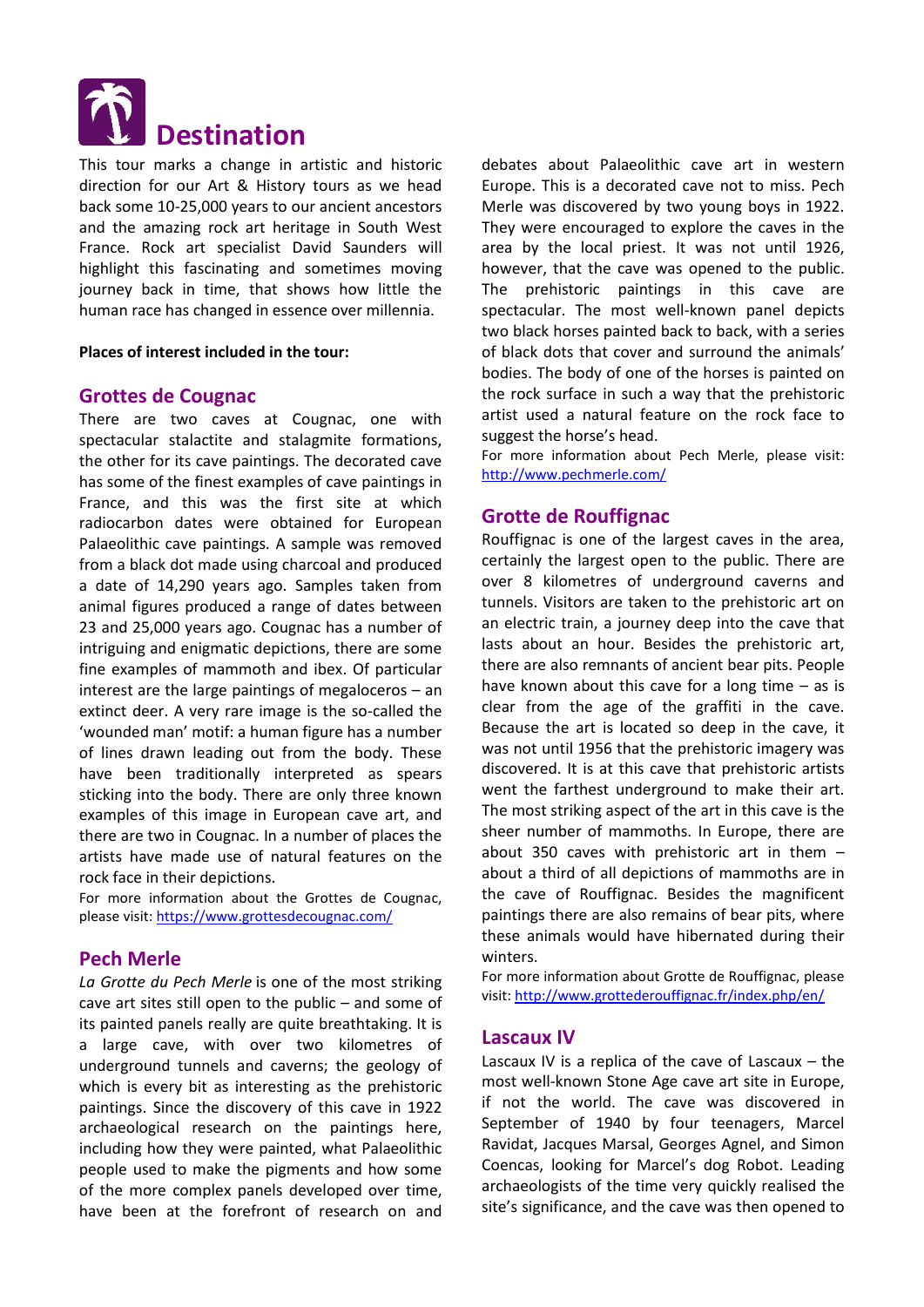the public in 1948. By 1955 some 1,200 visitors were visiting the site each day. The volume of traffic began to take its toll on the prehistoric art, because of the damage caused to the prehistoric art by thousands of visitors each week, Lascaux was closed to the public in 1963. The Ministry of Culture embarked on an intensive and expensive project to create a replica. Lascaux II opened to the public in 1983 and in 2016 Lascaux IV was opened consisting of not only a replica cave but a whole series of interactive galleries detailing the various aspects of Lascaux and cave art as a whole.

For more information about Lascaux IV, please visit: <https://www.lascaux.fr/en>

#### **Les Eyzies**

The Dordogne area boasts a wealth of sites occupied thousands of years ago by our distant ancestors. In 1868 several skeletons of Cro-Magnons (the first early modern humans) were unearthed in Les Eyzies (the base for our tour). In fact, the town is at the centre of a whole series of archaeological sites allowing it to earn the name of 'capital of Prehistory'. The interesting *National Museum of Prehistory* is well worth a visit.

For more information about Les Eyzies, please visit: <https://leseyzies-tourist.info/>

#### **Abri du Cap Blanc**

Abri du Cap Blanc is a small shelter with a number of *bas-relief* sculptures of animals, mostly horses. These carved animals at Cap Blanc are the finest examples of sculptured Palaeolithic art still *in situ*, and open to the public in France. The highlight of the frieze is a carved horse, the body of which measures over two metres in length. The cave was discovered by workmen in 1909 digging in the cave. Because nothing like this had been seen in the area before, and the authenticity of Palaeolithic cave art had only just been accepted, much damage was done to both the carved panel and the archaeological deposit in front of the panel. Archaeological excavations revealed a number of stone tools, some of which at least had been used to make the carvings. As the tools are thought to be of the Middle Magdalenian, i.e. about 15,000 years ago, this is a good indication of the age of the carvings. Excavations also revealed the body of a young female – the original has been replaced by a cast.

For more information about Abri du Cap Blanc, please visit: [https://www.northofthedordogne.com/abri-du](https://www.northofthedordogne.com/abri-du-cap-blanc.php)[cap-blanc.php](https://www.northofthedordogne.com/abri-du-cap-blanc.php)

#### **Font de Gaume**

The quality and brilliance of the paintings in this cave, which was discovered on 12 September in 1901, lead experts to call this cave "one of the six giants" of Palaeolithic art. It is in fact the last of the caves with polychrome paintings that is still open to the public. In a narrow gallery of 120 metres there are over 200 animal depictions, both engraved and painted. The visual highlight must be a frieze of 5 bison, in which the artist(s) used the natural shape of the rock face to suggest the shape of the bisons' bodies. One of the finest depictions of European Palaeolithic art can be seen in Font de Gaume. This is the painting of a male reindeer bending forward, licking the forehead of a smaller, female reindeer. The tongue is engraved, and can only be seen with oblique light. Font de Gaume was nominated a UNESCO world heritage site in 1979.

For more information about Font de Gaume, please visit: <http://www.sites-les-eyzies.fr/>

#### **Your lecturer / guide**

Studying for his PhD in Archaeology, David Saunders has an interest in all areas prehistoric. He undertakes archaeological excavations at Stonehenge and Marden Henge and has lectured throughout the UK. Currently publishing a book on animal movement across the Stonehenge landscape.

#### **He will deliver two talks at the hotel:**

*"The Landscape of the Prehistoric Cave Artists"* 

*"A Century of Trying to Understand Prehistoric Cave Artists"*

### **Practical Information**

The temperature inside the caves will be cooler than outside so it is advisable to bring a jacket or a couple of layers of clothing.

Although none of the cave walks are particularly difficult, some of the underground paths may be uneven and slippery and that there may be a lot of steps to negotiate, so it is essential to have comfortable, well-fitting and protective footwear**.** It is advisable that boots are ankle high to provide good ankle support. Vibram soles tend to have better grip. It is always advisable to break in your boots before your holiday. Try two pairs of socks, one thin pair close to the skin, and a thicker outer sock**.**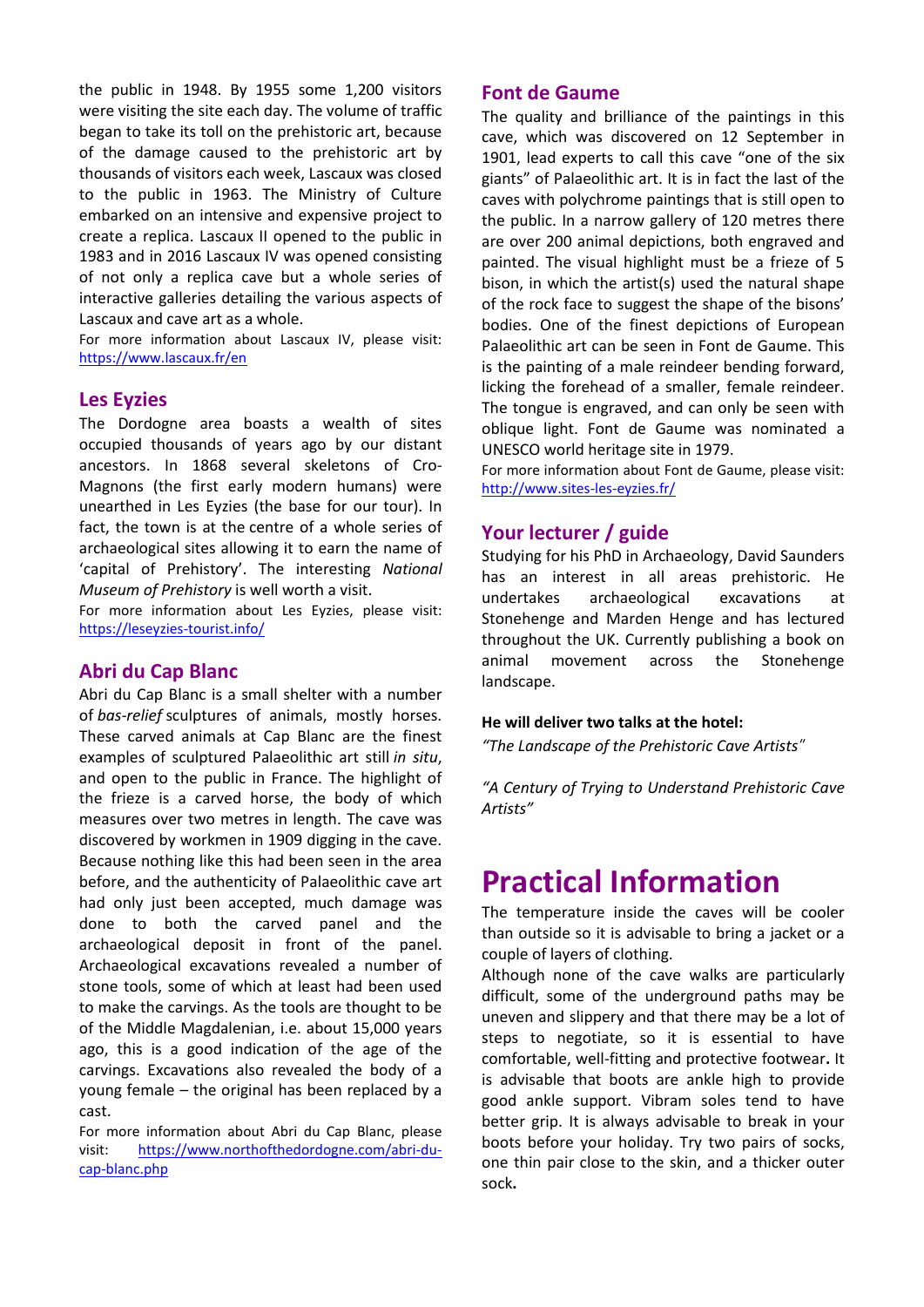#### **Reading suggestions**

#### **Graham Robb,** *The Discovery of France***.**

A general introduction to French culture, landscape and history, it also features an excellent insight into the distinctive character of France's regions.

#### **Norbert Aujoulat,** *The Splendour of Lascaux: Rediscovering the Greatest Treasure of Prehistoric Art*

Norbert Aujoulat's excellent descriptions of the background, history and geology of these incredible caves are accompanied by exquisite, high quality photographs of the stunning Palaeolithic paintings.

#### **Tour manager**

Your tour manager will be on hand throughout the tour to ensure that everything operated according to plan. If you have any problems or questions please see him or her immediately  $-$  it is often possible to resolve complaints or problems very quickly on the spot, and do everything to help you enjoy your holiday.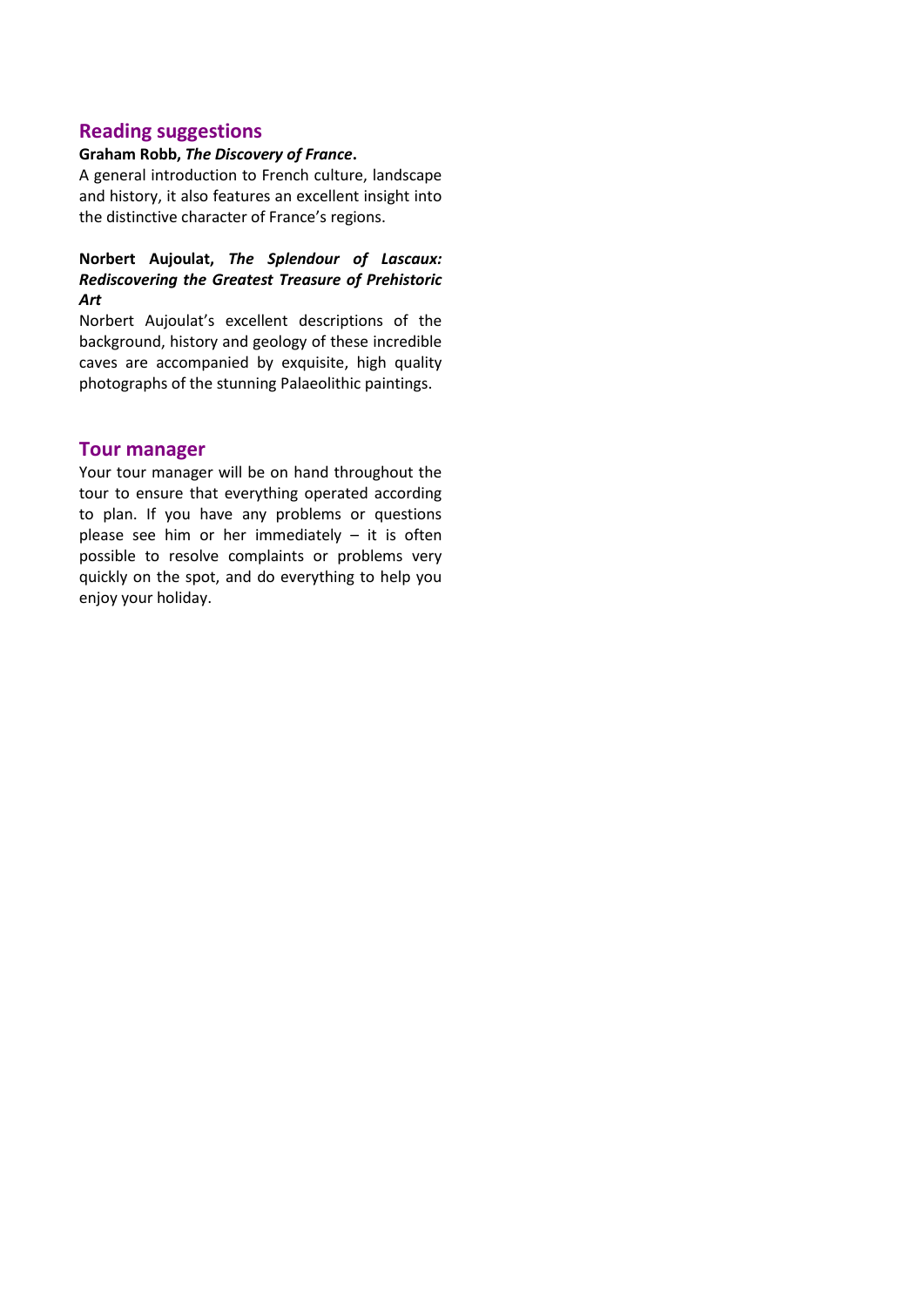**The Basics** 

Climate – The weather in Dordogne at this time of year is likely to be pleasant, but there is the chance of the odd shower. Our best advice is to come prepared.

Time – GMT +2 hours (Summer time Apr-Oct); GMT + 1 (Standard time Nov-Mar). Language – French. Religion – Roman Catholic.

National holidays – New Year's day (01 Jan); Easter Monday; Labour day (01 May); Victory in Europe day (08 May); Ascension day; Whit Sunday; Whit Monday; National day (14 Jul); Assumption of Mary (15 Aug); All Saints' day (01 Nov); Armistice day (11 Nov); Christmas day (25 Dec).

Currency – Euro.  $\epsilon$ 1 = 100 cents. Notes are in denominations of €500, 200, 100, 50, 20, 10 and 5. Coins are in denominations of  $E$ 2 and 1, and 50, 20, 10, 5, 2 and 1 cents.

Banks – Cashpoints compatible with international banking networks are located in all towns and cities, as well as airports, major train stations and other spots. They usually offer an attractive exchange rate. Those banks that still exchange foreign currencies into local money will always charge a transaction fee, so withdrawing money from an ATM usually represents the most logical means of obtaining euros.

Credit cards – American Express, Diners Club, MasterCard and Visa are widely accepted across the country. If you're eating at a restaurant, check prior to the meal that your card will be an acceptable form of payment. Even in cities, it's advisable to carry a supply of cash with you at all times. Varying amounts of commission can be charged.

Electricity – 220 volt, two-pin continental plug.

Drinking water – Tap water is safe to drink. (Although you'll find a huge amount of bottled water for sale too)

Shops and museums – Enjoy the charming markets and excellent speciality shops.

Department stores are open 0900-1830 Monday to Saturday. Most shops are closed between 1200- 1430. Some food shops (particularly bakers) are open Sunday mornings, in which case they will probably close Monday. Many shops close all day or half-day Monday.

Please note than some museums close on Mondays.

Clothes & Shoes –You may like to bring a warm sweater for cool evenings. Light rain wear for the occasional storm.

*It is essential that you bring good grip/flat walking shoes with you as there is a lot of walking underground on uneven surfaces.* 

Camera – bring plenty of memory cards/film and any spare camera batteries as these are not always available. Please check with your guide before photographing people.

Bath plugs – The hotel has plugs for basins, but it is useful to carry a 'universal' one with you.

Telephones/mobiles – The guarantee of free mobile phone roaming throughout the EU, Iceland, Liechtenstein and Norway has ended. Check with your phone operator to find out about any roaming charges you might get from 1 January 2021. A new law means that you're protected from getting mobile data charges above £45 without you knowing. Once you reach £45, you need to opt in to spend more so that you can continue using the internet while you're abroad. Your phone operator will tell how you can do this.

Tipping –To keep our tours affordable, we do not increase the tour price by adding in tips. However, in the tourism industry, there is a certain level of expectation that when receiving a good service, one does award with a tip. Tour Managers, Representatives, Guides and Drivers appreciate a tip at the end of their involvement with the tour, but this is entirely at your discretion. We believe in allowing you to tip according to your level of satisfaction with their services, but for your guidance about £2-3 per person per day for the tour manager is the norm. We would like to reiterate that tipping is an entirely optional payment and this information is given purely to answer any questions you may have about it.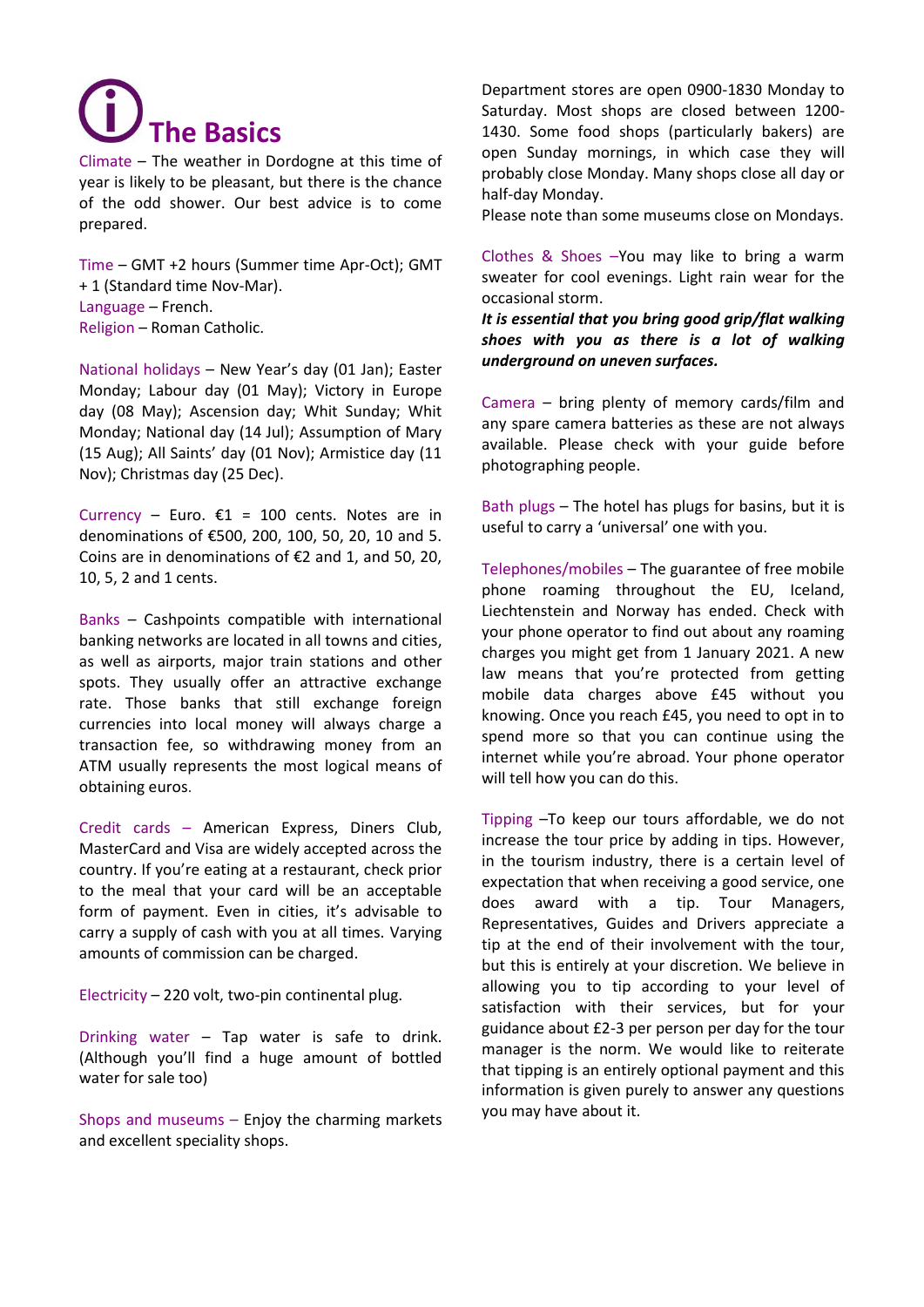

#### **Doctor/Dentist/Chemist**

Please talk to your tour manager if you are feeling unwell and they will organise for you to see a doctor.

**Keep receipts for insurance claims**.



Your tour manager/hotel reception will arrange hospital transport.

**Keep receipts for insurance claims**.

#### **General Health Advice**

We suggest you take a good supply of your own individual medicines with you and always keep some in your hand luggage in case you get delayed or your luggage goes astray. General-purpose supplies for bites, stings, or scratches, and your usual medication for headaches, or stomach upsets are always recommended. Oral rehydration sachets are excellent for topping up salt and glucose levels.

Visit the NHS Fit For Travel website for more generally information specific to the country you are visiting – [www.fitfortravel.nhs.uk](http://www.fitfortravel.nhs.uk/)

#### **Sun Protection**

Always ensure you take sufficient sun protection and moisturiser. A sun hat and sunglasses are also advisable.

#### **Inoculations**

You should check with your own doctor and take their advice as to which inoculations are required for the country you are visiting, as only they know your medical history and recommendations are liable to change at short notice.



To be covered under your Travel Insurance Policy, if you become ill, it is essential that you contact a local doctor and also telephone the emergency number of your insurance company. You will **NOT** be covered for any claim unless this procedure is carried out. Your insurance company will then decide on the best course of medical attention.

#### **European Health Insurance Card (EHIC)**

Before you travel, make sure you've got a valid European Health Insurance Card (EHIC) or UK Global Health Insurance Card (GHIC) or travel insurance with health cover.

You may not have access to free emergency medical treatment and could be charged for your healthcare if you do not have an EHIC or GHIC when visiting an EU country, or travel insurance with full healthcare cover when visiting Switzerland, Norway, Iceland or Liechtenstein. If you have an EHIC it will still be valid while it remains in date. Your European Health Insurance Card (EHIC) or Global Health Insurance Card (GHIC) will be valid if you're travelling to an EU country.

We strongly recommend that you take out an appropriate travel insurance policy when you travel abroad.

For further information about the GHIC please visit: [https://www.ehic.org.uk](https://www.ehic.org.uk/)